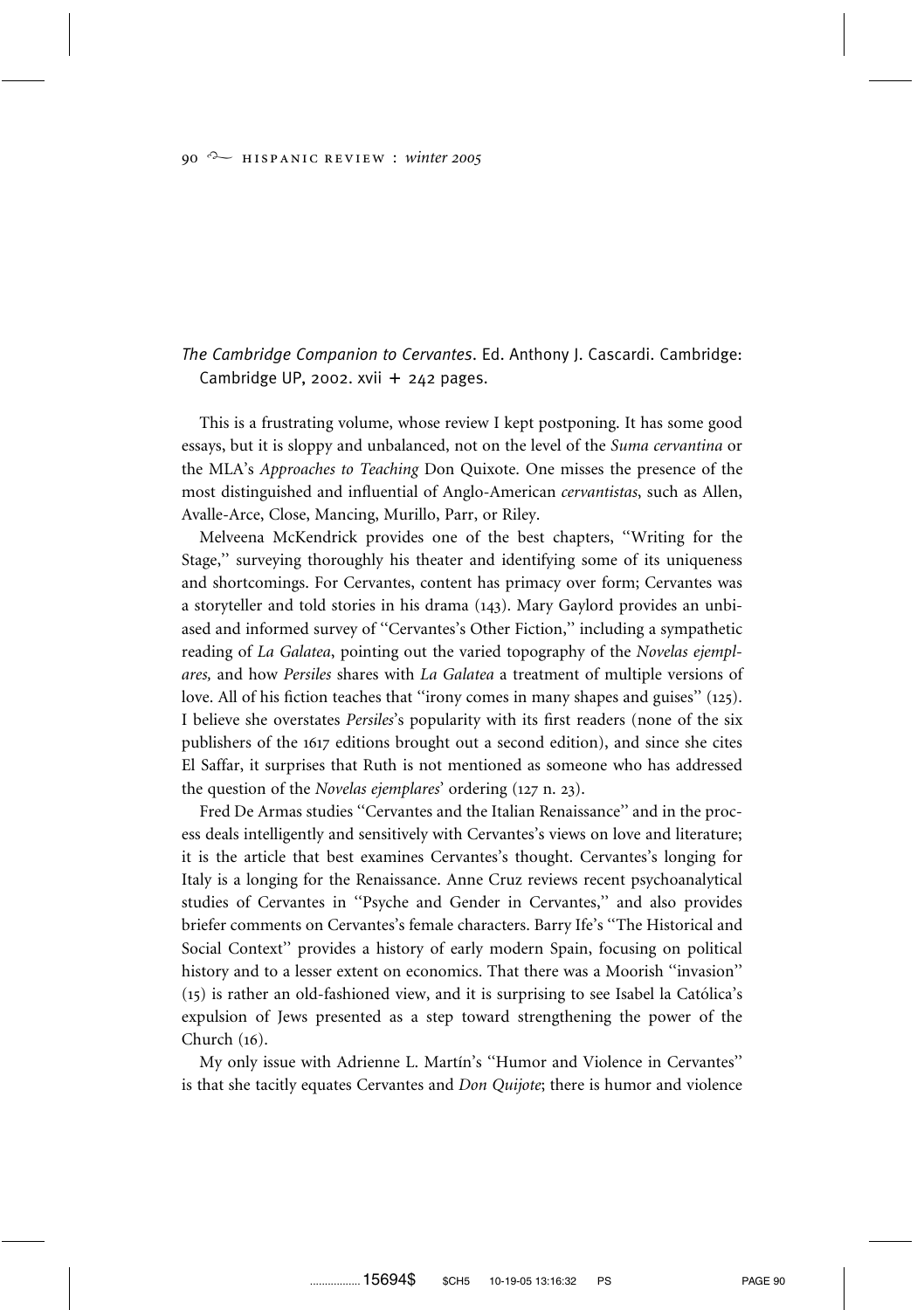in ''El licenciado Vidriera'' and ''Rinconete y Cortadillo,'' for example. On *Don Quijote* her essay is persuasive: ''Cervantes's genius lies precisely in the ambiguities and profundity of his exploration of the literary relationship between humor (madness), comedy, and seriousness of purpose and meaning'' (166). This is precisely what Avellaneda does not ''get,'' she accurately notes. ''The author teaches us the truth through laughter'' (167). She concludes with an exploration of the different relationships between humor and violence in Cervantes's day and ours.

Some essays are disappointing. Diana de Armas Wilson, in ''Cervantes and the New World,'' starts on the wrong foot by calling *La Galatea* ''unreadable,'' full of ''classical furniture.'' The exaggerated links she finds between Cervantes and the Western hemisphere I have commented on elsewhere, in a review of her *Cervantes, the Novel, and the New World* (http://users.ipfw.edu/jehle/deisenbe/reviews/wilson- .pdf, 9 June 2005). The most inadequate is that of Alexander Welsh, ''The Influence of Cervantes''; his only concern, as he himself says (80), is the influence of *Don Quixote,* primarily on British novelists. This ignores, for example, the influence of the ''Coloquio de los perros'' on Freud, the political use made of *La Numancia* in the nineteenth and twentieth centuries, the influence of *Persiles* in England and Germany, that of the *Novelas ejemplares* in France, influence on Mark Twain and Góngora (*La Galatea*), and so on. Influence of *Don Quixote* does not even touch on the work's influence in Spain, its role in burlesquing the *libros de caballerı´as* and preventing them from being revived under the more tolerant reign of Felipe III. A better alternative is Anthony Cascardi's ''*Don Quixote* and the Invention of the Novel.'' He points to an increased openness of form as Cervantes's key innovation (77), yet might have added that openness, of a slightly different sort, is precisely what the Toledo canon said was found in the *libros de caballerı´as*. Cervantes indeed saw Lepanto as an answer to chivalric romance (71); he presumably would have said that his own adventuresome life was much more interesting–and true– than any work of fiction.

Another disappointment are the topics that are missing altogether. While the publisher's blurb claims that the book contains ''a comprehensive treatment of Cervantes's life'' (http://www.loc.gov/catdir/description/cam022/2002017500.html, 9 June 2005), we are given only a chronology and three pages in Cascardi's introduction. There is almost nothing on Avellaneda, on the *Viaje del Parnaso*, or other verse (despite the editor's claim in the introduction, 2). Beyond De Armas there is nothing on Cervantes's thought; Cervantes's political, economic, historical, and religious views are unexamined. There is no general bibliography, and no summaries of any of Cervantes's works. There are suggestions for ''Further Reading'' after each article; some are English-language only and others are plurilingual. In general they are sensible, though *cervantistas* will no doubt join me in shuddering at sending readers, as Welsh does, to Nabokov's lectures.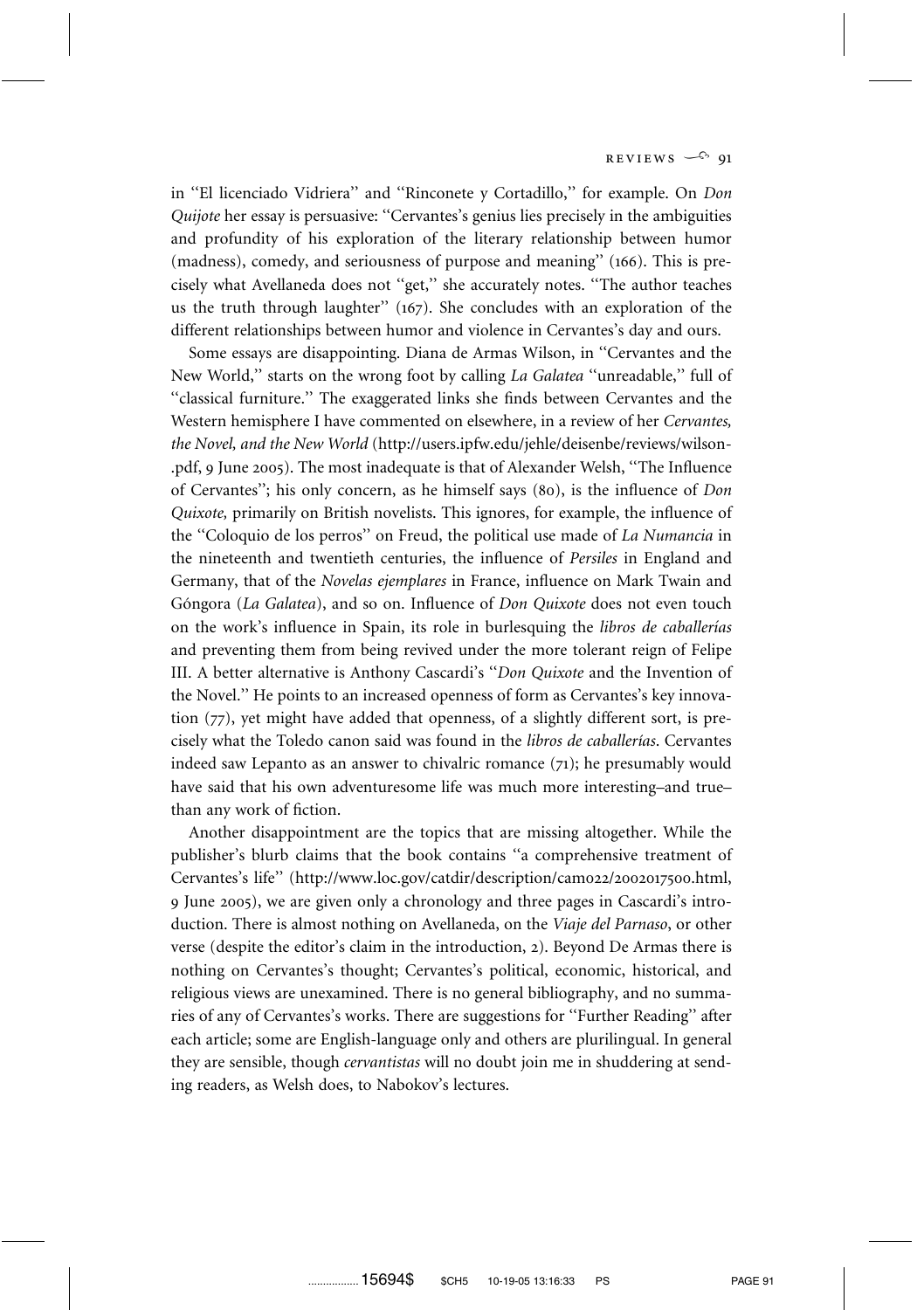## 92 <sup>2</sup> HISPANIC REVIEW : *winter* 2005

The list of *Quixote* translations (xv) mysteriously omits two of the best known, those of Putnam (Modern Library) and Ormsby revised by Jones and Douglas (now unfortunately out of print, while the original Ormsby is ubiquitous on the Internet). There is no guidance about what translation(s) to use. That *Persiles* and the *Novelas ejemplares* have recently been translated into English is not noted. The Appendix on ''Electronic Editions and Scholarly Resources'' (226–27) provides some starting points in an ever-shifting electronic universe. One wishes that the Web site of the Cervantes Society of America, with the journal *Cervantes*, had been included (http://www.h-net.org/ $\sim$ cervantes/csapage.htm), and that Ormsby's translation were cited from a more permanent home, such as the Internet Public Library (www.ipl.org) or The Gutenberg Project (www.gutenberg.org), rather than from a high school Web site in Port Aransas, Texas.

Finally, this is, without a doubt, the worst copy-edited book I have ever seen from Cambridge University Press. Misprints are unacceptable: *El galladro español* (231), *El ruffia´n viudo* (231), Luis (for Luı´s) de Camo˜es (230), *Lusiadas* (for *Lusı´adas,* 107, 236), Angelica (for Angélica, 228), Castro del Rio (230), *Numantia destruida* (237), ''Texts A&M'' for ''Texas A&M'' (227). Augustin Redondo is spelled correctly on p. 56 but not on p. 185, where his book title is butchered into *Otra manera de leer ''El Quijote*.'' *La casa de los celos* is varyingly translated as *The Abode of Jealousy* (228) and *The House of Jealousy* (230); *Los tratos de Argel* is translated two different ways on the same page: *The Ways of Algiers* (6, 139) and *The Traffic of Algiers* (139); only the latter of these is found in the index.

The index is a hodge-podge. Fielding merits a paragraph on pp. 80–81, but is missing from the index; one will look in vain for Esther Crooks where the index says she is found, on p. 78. Isabel Lozano Renieblas is alphabetized under ''Renieblas'' (129, 239), but Paul Lewis Smith is under ''Lewis'' (159, 236); Las Casas is under "Casas, Bartolomé de las" (230). Fernando de Saavedra is under Fernando (233); ''Diego de Miranda, Don'' is under Diego (232). There is no consistency on whether titles of works are indexed in Spanish or English; both are found.

Spanish is capitalized as if it were English: ''La Ejemplaridad de las 'Novelas Ejemplares'" (10 n. 15), "Los Inquisidores Literarios de Cervantes" (10 no. 16). At other times it seems as if French style is being followed: ''El Coloquio de los perros" (7). Printers are cited instead of publishers: Rodríguez Marín's 1947–49 *Quijote* edition was not published by the Tipografía de la *Revista de Archivos*, *Bibliotecas y Museos*, nor was it the fourth edition of his "Clásicos Castellanos" edition (xiv). The *Revista de Archivos Bibliotecas y Museos* did not publish ''facsimile versions of the first editions of the complete works'' (xi). Schevill and Bonilla's edition was not published by the Imprenta de Bernardo Rodríguez, nor by Gráficas Reunidas (xv). The title of Murillo's edition is incorrectly cited as *Don Quixote de*